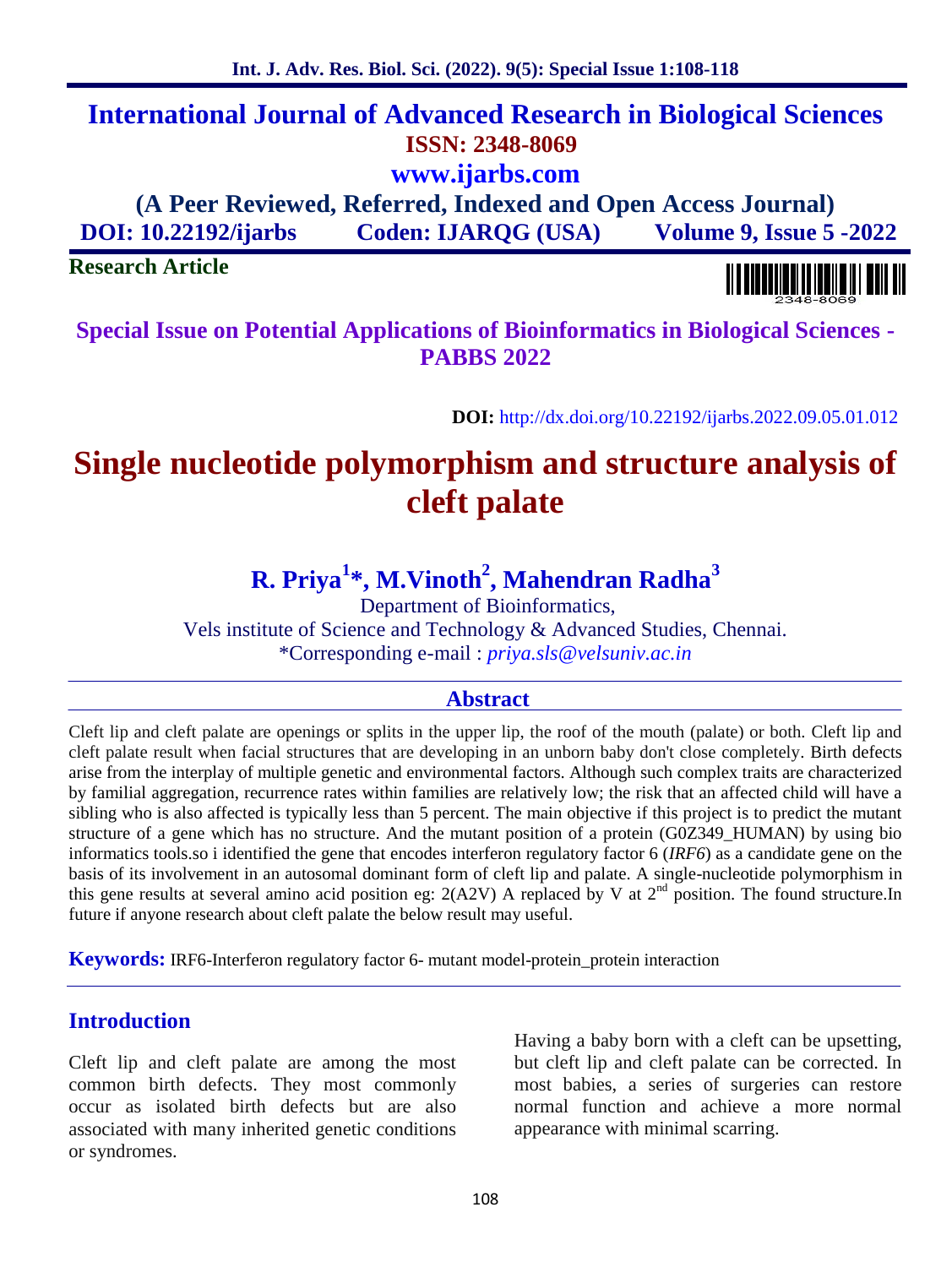# **Materials and Methods**

#### **Materials:**

#### **NCBI:**

NCBI is database which is used to charged with creating automated systems for storing and analyzing knowledge about molecular biology, biochemistry, and genetics.NCBI is now a leading source for public biomedical databases, software tools for analyzing molecular and genomic data, and research in computational biology

#### **DbSNP**

The Single Nucleotide Polymorphism Database is a free public archive for genetic variation within and across different species developed and hosted database<br>
by the National Center for Biotechnology predicted by the National Center for Biotechnology Information in collaboration with the National Human Genome Research Institute

#### **UNIPROT**

UNIPROT also called as SWISSPROT It provides an up-to-date, comprehensive body of **protein** information at a single site.It aids scientific discovery by collecting, interpreting and organising this information so that it is easy to access and use.

**SIFT-The scale-invariant feature transform** (**SIFT**) is a feature detection algorithm in computer vision to detect and describe local features in images. It was published by David Lowe in  $1999$ <sup>[1]</sup> Applications include object recognition, robotic mapping and navigation, image stitching, 3D modeling, gesture recognition, video tracking, individual identification of wildlife and match moving.

#### **POLYPHEN2**

**PolyPhen-2** (**Poly**morphism **Phen**otyping v**2**) is a tool which predicts possible impact of an amino acid substitution on the structure and function of a human protein using straightforward physical and comparative considerations. Please, use the form below to submit your query.

#### **PROVEAN**

#### **PROVEAN** (**Pro**tein **V**ariation **E**ffect **An**alyzer)

is a software tool which predicts whether an amino acid substitution or indel has an impact on the biological function of a protein.

PROVEAN is useful for filtering sequence variants to identify nonsynonymous or indel variants that are predicted to be functionally important.

#### **STRING**

In molecular biology, STRING is a biological database and web resource of known and protein–protein interactions. The STRING database contains information from numerous sources, including experimental data, computational prediction methods and public text collections

#### **HOPE**

is an easy-to-use web service that analyses the structural effects of a point mutation in a protein sequence. Input your protein sequence and the mutation and HOPE will collect and combine available information from a series of web services and databases and will produce a report, complete with results, figures and animations.

#### **SWISSMODEL**

SWISSMODEL is the online web server dedicated to homology modeling of 3D protein structures. Homology modeling is currently the most accurate method to generate reliable three dimensional protein structure models and is routinely used in many practical applications.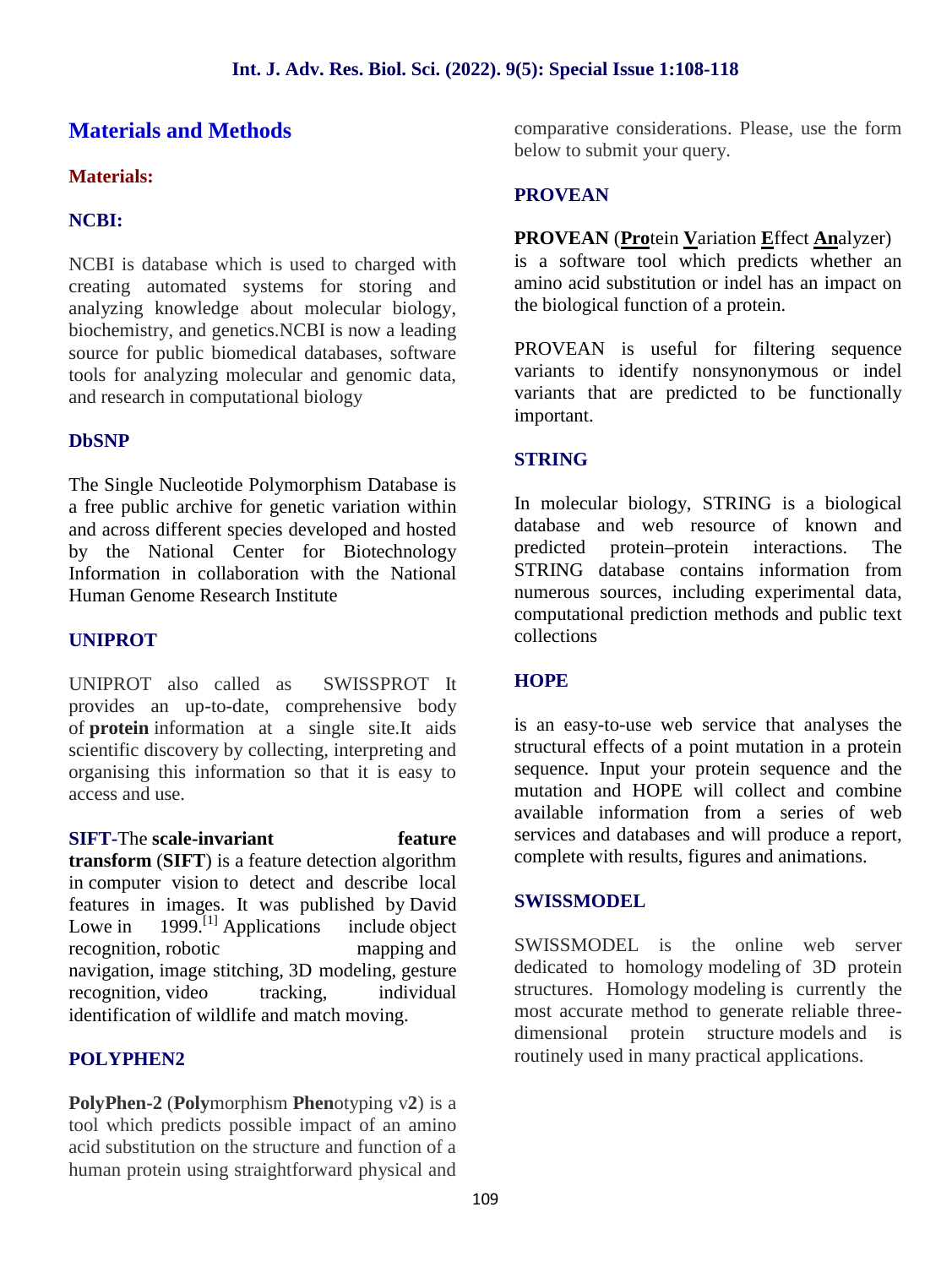#### **Methods:**

1. Target Selection:

Target protein is identified in NCBI database which shows

| E NCBI Resources ⊙ How To ⊙                                     |                                                                                                                                              |                            |                               |                                    | Sign in to NCBI |
|-----------------------------------------------------------------|----------------------------------------------------------------------------------------------------------------------------------------------|----------------------------|-------------------------------|------------------------------------|-----------------|
| VCBI<br>SNP<br>National Center for<br>Biotechnology Information | $~\vee$ IRFE                                                                                                                                 |                            |                               | Search<br>$\circ$                  |                 |
| <b>COVID-19 Information</b><br>П                                | Public health information (CDC)   Research information (NIH)   SARS CoV 2 data (NCBI)   Prevention and treatment information (HHS)   Español |                            |                               |                                    | E               |
| UNITE                                                           | A new NIH initiative to end structural racism and achieve racial equity in the biomedical research enterprise.                               |                            |                               |                                    |                 |
| Ending<br><b>Structural</b><br>Racism                           | <b>LEARN MORE</b>                                                                                                                            |                            |                               |                                    |                 |
| not preferably sincluded various<br><b>NCBI Home</b>            | <b>Welcome to NCBI</b>                                                                                                                       |                            |                               |                                    |                 |
|                                                                 | The National Center for Biotechnology Information advances science and health by providing access to                                         |                            |                               | <b>Popular Resources</b><br>PubMed |                 |
| Resource List (A-Z)<br>All Resources                            | biomedical and genomic information.                                                                                                          |                            |                               | Bookshelf                          |                 |
| Chemicals & Bioassays                                           | About the NCBI I Mission   Organization   NCBI News & Blog                                                                                   |                            |                               | PubMed Central                     |                 |
|                                                                 |                                                                                                                                              |                            |                               | BLAST                              |                 |
| Data & Software<br>DNA & RNA                                    | Submit                                                                                                                                       | Download                   | Learn                         | Nucleotide                         |                 |
| Domains & Structures                                            | Deposit data or manuscripts                                                                                                                  | Transfer NCBI data to your | Find help documents, attend a | Genome                             |                 |
| Genes & Expression                                              | into NCBI databases                                                                                                                          | computer                   | class or watch a futorial     | SNP                                |                 |
| Genetics & Medicine                                             |                                                                                                                                              |                            |                               | Gene                               |                 |
| Genomes & Maps                                                  |                                                                                                                                              |                            |                               | Protein<br>PubChem                 |                 |

2. dSNP database Selection

| С                                                                                                           | a ncbi.nlm.mh.gov/snp/?term=IRF6                                                                                                                                                                                                                 |                                                                                  | ÷.                |
|-------------------------------------------------------------------------------------------------------------|--------------------------------------------------------------------------------------------------------------------------------------------------------------------------------------------------------------------------------------------------|----------------------------------------------------------------------------------|-------------------|
| a<br><b>NCBI</b>                                                                                            | Resources <b>⊡</b> How To <b>⊙</b>                                                                                                                                                                                                               | Sim in to NCBI                                                                   |                   |
| dbSNP                                                                                                       | SNP<br>$~\text{V}$ IRF6<br>Create alert Advanced                                                                                                                                                                                                 | Search<br>$\Theta$<br>Help                                                       |                   |
|                                                                                                             | <b>COVID-19 Information</b><br>Public health information (CDC)   Research information (NH)   SARS-CoV-2 data (NCBI)   Prevention and treatment information (HHS)   Español                                                                       | E                                                                                |                   |
| Clinical<br>Significance<br>likely pathoperaic.<br>J pathogenic                                             | Display Settings + Summary, 20 per page, Sorted by SNP ID<br>CHAI<br>Send to: =<br>Search results                                                                                                                                                | <b>Filters: Manage Filters</b><br>٠<br>Find related data                         |                   |
| <b>Validation Status</b><br>by ALFA<br>by-cluster<br>by-frequency                                           | Items: 1 to 20 of 36<br>william illino Page 1 of 2 Heat > Last >><br>Filters activated: pathogenic. Clear all to show 5408 items.                                                                                                                | Database Select<br>v<br><b>Fieldom</b>                                           |                   |
| <b>Publication</b><br><b>LitVar Annotated</b><br>PubMed Linked<br>Function Class<br>inframe indel<br>inten. | rs28942093 (Homo sapiens)<br>٠<br>SNV<br>Variant type:<br>Allalas<br>G>A [Show Flanks]<br>1:209801409 (GRCh38)<br>Chromosome:<br>1:209974754 (GRCh37)<br>Canonical SPDI<br>NC_000001.11.209801408.G.A.                                           | ×<br>Search details<br>IRF6[All Fields] AND<br>pathogenic[Clinical Significance] |                   |
| <b><i><u>MISSASSA</u></i></b><br>Variation Class<br>delm                                                    | IRF6 (Varview)<br>Gene:<br>coding sequence variant intron variant missense variant<br>Functional Consequence:<br>pathogenic<br>Clinical significance:<br>by cluster<br>Validated:<br>NC: 000001 11 g 203801409G-A, NC: 000001 10 g 209974754G-A, | Search<br>See more                                                               |                   |
| Annotation<br>somatic                                                                                       | HGVS:<br>NG_007081.2 g.9726C=T, NM_006147.4 c.5C=T, NM_006147.3 c.5C=T,<br>NP 006138 1.p Ais2Val                                                                                                                                                 | Recent activity<br>×<br>Turn Off Clear<br>Q IRFS AND                             |                   |
| Global MAF<br>Custom range                                                                                  | Ω<br>rs28942094 (Homo sapiens)<br>b.                                                                                                                                                                                                             | (pathogenic/Clinical Significance)) (36)<br>Q IRF5 (5408)                        | <b>国 Feedback</b> |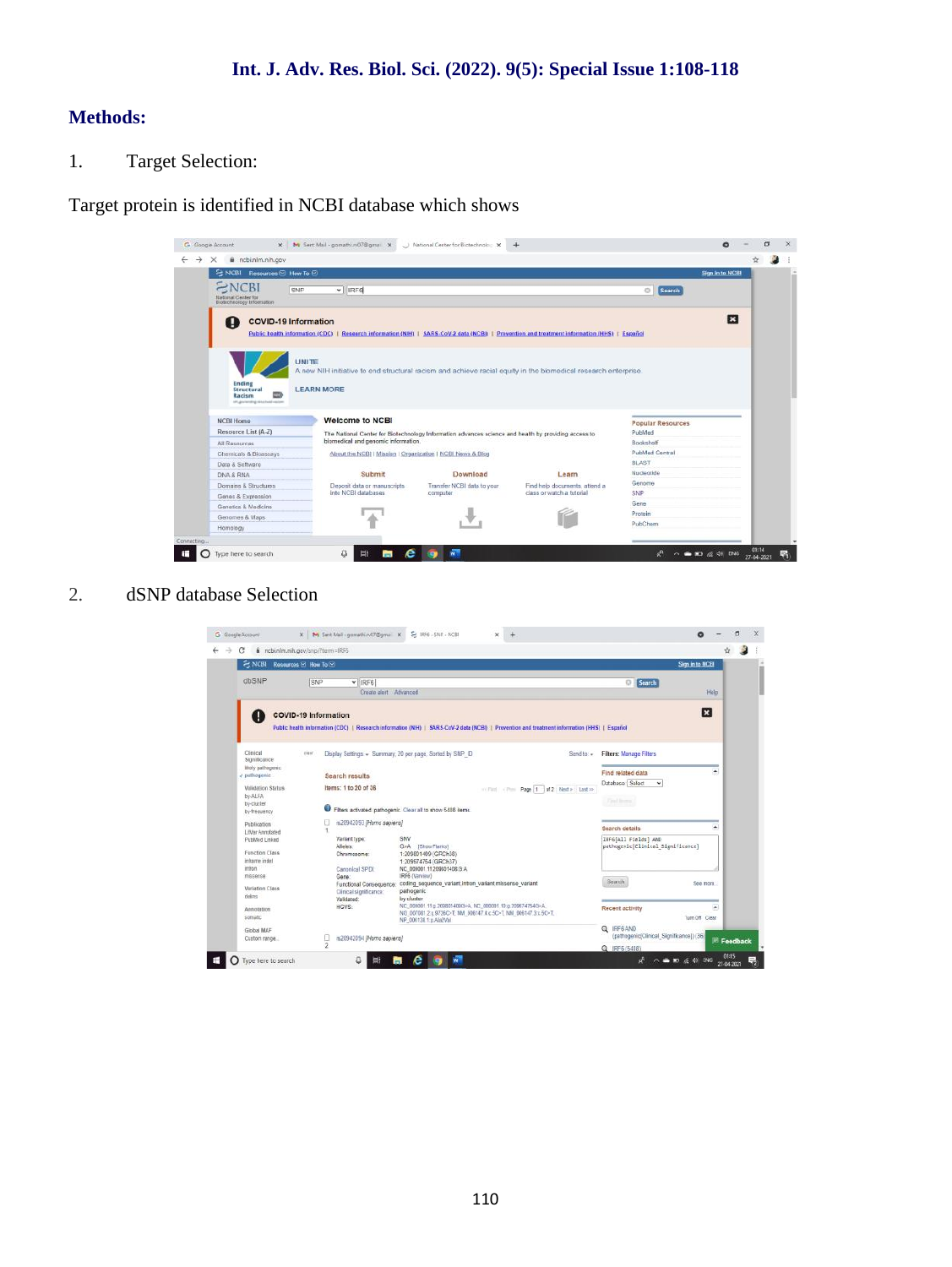## **Int. J. Adv. Res. Biol. Sci. (2022). 9(5): Special Issue 1:108-118**

- 3. Single Nucleotide Polymorphism Analysis
- a. SIFT-Aminoacid Changes

| G Google Account                       | x   M Sent Mail - gomathin 07@gmail x   2: IRF8 - SNP - NCBI                                                                                                                                                                                                                                            | SIFT dhSNP | ×  |                                        |
|----------------------------------------|---------------------------------------------------------------------------------------------------------------------------------------------------------------------------------------------------------------------------------------------------------------------------------------------------------|------------|----|----------------------------------------|
|                                        | ii sift bii.a-stanedu.sg/www./SIFT_dbSNP.html                                                                                                                                                                                                                                                           |            |    |                                        |
| 51E                                    | Sorting Intolerant From Tolerant                                                                                                                                                                                                                                                                        |            |    |                                        |
| Code                                   | Publications History Contact to                                                                                                                                                                                                                                                                         |            |    |                                        |
| <b>SIFT dbSNP</b>                      | SIFT dbSNP provides SIFT predictions for a list nonsynonymous SNPs (rsIDs) from NCBI's dbSNP database.<br>If we are unable to successfully retrieve your nsSNP from the database, please go to the SIFT homepage to see your other options.<br>Results are deleted after 24 hours, so please save them! |            |    |                                        |
| User Input<br>Email address (optional) | Results will be sent through email                                                                                                                                                                                                                                                                      |            |    |                                        |
| dbSNP ralDs<br>Paste in rs id's        | One SNP per line, starting with rs.<br>[Help retrieving SNPs] [Sample format] [Upload example]                                                                                                                                                                                                          |            |    |                                        |
| Type here to search                    | е                                                                                                                                                                                                                                                                                                       |            | Å. | 01:20<br>A ■ 10 点 01 ENG<br>27-04-3023 |

b. POLYPHEN – Mutation identification

| comparative considerations. Please, use the form below to submit your query. |                                     | PolyPhen-2 (Polymorphism Phenotyping v2) is a tool which predicts possible impact of an amino acid substitution on the structure and function of a human protein using straghtforward physical and |  |
|------------------------------------------------------------------------------|-------------------------------------|----------------------------------------------------------------------------------------------------------------------------------------------------------------------------------------------------|--|
|                                                                              | Query Data                          |                                                                                                                                                                                                    |  |
|                                                                              | Protein or SNP identifier           |                                                                                                                                                                                                    |  |
|                                                                              | Protein sequence<br>in FASTA format |                                                                                                                                                                                                    |  |
|                                                                              | Position                            | 642                                                                                                                                                                                                |  |
|                                                                              | Substitution                        | AA, ARNDCEQGHILKMFPSTWYV<br>AA <sub>2</sub> A R N D C E Q G H I L K M E P S T W Y V                                                                                                                |  |
|                                                                              | Query description                   |                                                                                                                                                                                                    |  |
|                                                                              |                                     | Submit Query Clear Check Status                                                                                                                                                                    |  |
|                                                                              |                                     | Display advanced query options                                                                                                                                                                     |  |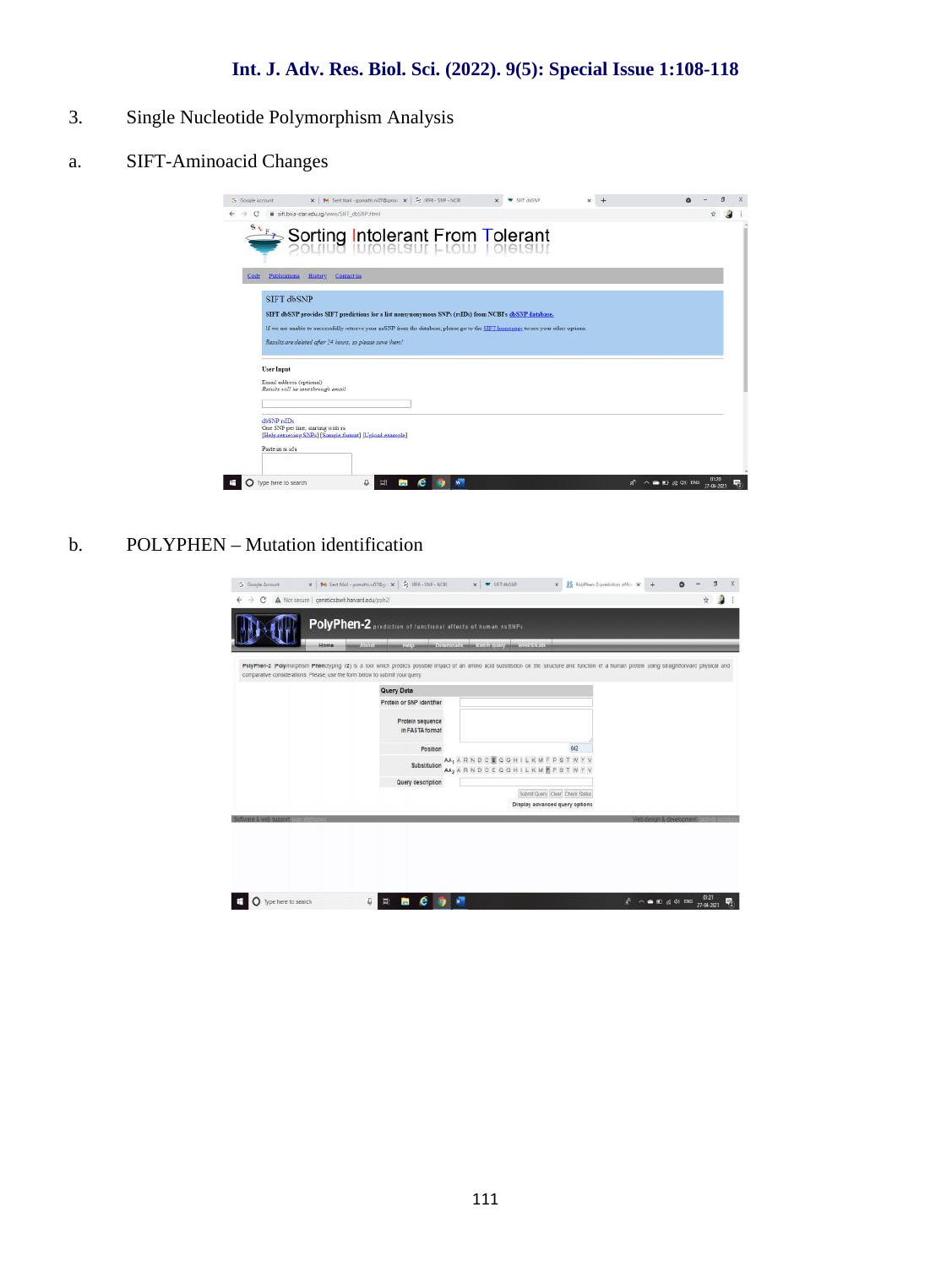c.PROVEAN- Identification of Single mutated Base

| c | A Not secure provean jovi.org/seq_submit.php                                                                                        |                                                                                                                                                                                                                                                                                                      |                                                                                                                                                                                         | Y. |  |
|---|-------------------------------------------------------------------------------------------------------------------------------------|------------------------------------------------------------------------------------------------------------------------------------------------------------------------------------------------------------------------------------------------------------------------------------------------------|-----------------------------------------------------------------------------------------------------------------------------------------------------------------------------------------|----|--|
|   | <b>JCV</b> J.CRAIG VENTER                                                                                                           | <b>PROVEAN</b>                                                                                                                                                                                                                                                                                       |                                                                                                                                                                                         |    |  |
|   |                                                                                                                                     |                                                                                                                                                                                                                                                                                                      | <b>JCVI Home PROVEAN Home</b>                                                                                                                                                           |    |  |
|   | - PROVEAN Tools<br><b>PROVEAN Protein</b><br>PROVEAN Protein Batch<br>Human<br>Mouse<br>PROVEAN Genome Variants<br>Human<br>Missish | PROVEAN PROTEIN<br>This tool provides PROVEAN prediction for a protein sequence from any organisms.<br>· Input: A protein sequence from any organism and amino acid variants of interest. See example.<br>· Output: PROVEAN scores and predictions, See example,<br>Step 1. Enter a protein sequence |                                                                                                                                                                                         |    |  |
|   | * About<br>$+FAQ$<br>- News<br>+ Download<br>$+$ Help<br>+ Contact Us                                                               | Paste in your protein query sequence: [FASTA format]<br>FGPVSLEQVKFPGPEHITNEKOKLFTSKLLDVMDRGLILWVSGHA .<br>SYAIRLCOCKVYWSGPCALSLVAPNLIEIOKKVKLFCLETFLSDLIA<br>HOKGOIEKOPPHITYLCPGEEWPDGKPLERKLILVOVISVVAPMIY<br>EMFSGDFTRSFDSGSVRLQILTPDIKDNIVAQLKQLYRILQTQES<br>WOPMOPTPSMOLPPALPPO                 | Example<br>(upload example 1<br>upload example 21<br>>p53 isoform a Homo sapiena<br>MEEPOSDPSVEPPLSQETFSDLWKLLPENN<br><b><i><u>A DISTRIBUTE</u></i></b><br><b>KGOSTSRHKKLMFKTEGPDSD</b> |    |  |
|   | + Related Links                                                                                                                     | Or upload a file containing protein query sequence:<br>Choose File: No file choose:<br>Step 2. Enter amino acid variations<br>Enter the variants of interest: [format]                                                                                                                               | Example                                                                                                                                                                                 |    |  |

- 4. HOPE
- 5.



#### 6. SWISS MODEL

| <b>BIGZENTRUM</b><br><b>Brianning and Card </b><br>Candy for Meteorological company | SWISS-MODEL                                                                                                                                                                                                                                                                               |  |                    |                                                                                                                       | Modelling Repository | Tools Documentation Log in Create Account |        |  |
|-------------------------------------------------------------------------------------|-------------------------------------------------------------------------------------------------------------------------------------------------------------------------------------------------------------------------------------------------------------------------------------------|--|--------------------|-----------------------------------------------------------------------------------------------------------------------|----------------------|-------------------------------------------|--------|--|
| Start a New Modelling Project o                                                     |                                                                                                                                                                                                                                                                                           |  |                    |                                                                                                                       |                      |                                           |        |  |
| Target Sequence(s):                                                                 | O Target                                                                                                                                                                                                                                                                                  |  |                    | <b>DECEMBER DE REGIONAL DE CARDIO DE LA PORTUGALIA DE LA PORTUGALIA DE LA PORTUGALIA DE LA PORTUGALIA DE LA PORTU</b> | 200 m                | Supported Inputs @                        |        |  |
| Pormat must be FASTA.<br>Clustel                                                    | Thrust MOVEMENTIV/WOLFGROGETHRGSTGLANDEKONUVDERERELDGROHNVPSQDTFPFILLINGSFMAFANWRGSVSRCEPEAWNPKTERERE 210<br>Target EVROARIGPEYBBREINIBBLBMTDLDIRFQYAGHEYBQTMTVBNFQGCBLFVBDLGPMFDQEELFGFVBLEQVBFRGFEHITMENQRLFTSKLLDVMDR ass                                                              |  |                    |                                                                                                                       |                      | Baggancais)                               | ٠      |  |
| plain athing, or a valid<br>UniProVE ACT                                            | Target @LILW90HA9YA3RLCQCNVYW88PCAL8EVAPHLIE3QKWWEPCEETFL8DLIANQK0QIENQPPFRIVECF8EEWPD0KPLENALILWQWIEWWEP                                                                                                                                                                                 |  |                    |                                                                                                                       | 400                  | Tarpet-Template Alignment                 | $\sim$ |  |
|                                                                                     | C Reset<br>Add Hetero Target                                                                                                                                                                                                                                                              |  |                    |                                                                                                                       |                      | User Template                             | ٠      |  |
|                                                                                     |                                                                                                                                                                                                                                                                                           |  |                    |                                                                                                                       |                      | <b>DeepWen Project</b>                    | ۰      |  |
| Project Title:                                                                      | Untilled Project                                                                                                                                                                                                                                                                          |  |                    |                                                                                                                       |                      |                                           |        |  |
| Email                                                                               | Optional                                                                                                                                                                                                                                                                                  |  |                    |                                                                                                                       |                      |                                           |        |  |
|                                                                                     | <b>Search For Templates</b>                                                                                                                                                                                                                                                               |  | <b>Build Model</b> |                                                                                                                       |                      |                                           |        |  |
|                                                                                     | By using the SWISS-MODEL server, you agree to comply with the following terms of use and to cite the corresponding articles.                                                                                                                                                              |  |                    |                                                                                                                       |                      |                                           |        |  |
|                                                                                     |                                                                                                                                                                                                                                                                                           |  |                    |                                                                                                                       |                      |                                           |        |  |
|                                                                                     | You are currently not logged in - to take advantage of the workspace, please log in or create an account.<br>(There is no requirement to create an account to use any part of SMISS-MODEL, however you will pain the benefit of seeing a list of your previous modelling projects here is |  |                    |                                                                                                                       |                      |                                           |        |  |
|                                                                                     |                                                                                                                                                                                                                                                                                           |  |                    |                                                                                                                       |                      |                                           |        |  |
|                                                                                     |                                                                                                                                                                                                                                                                                           |  |                    |                                                                                                                       |                      |                                           |        |  |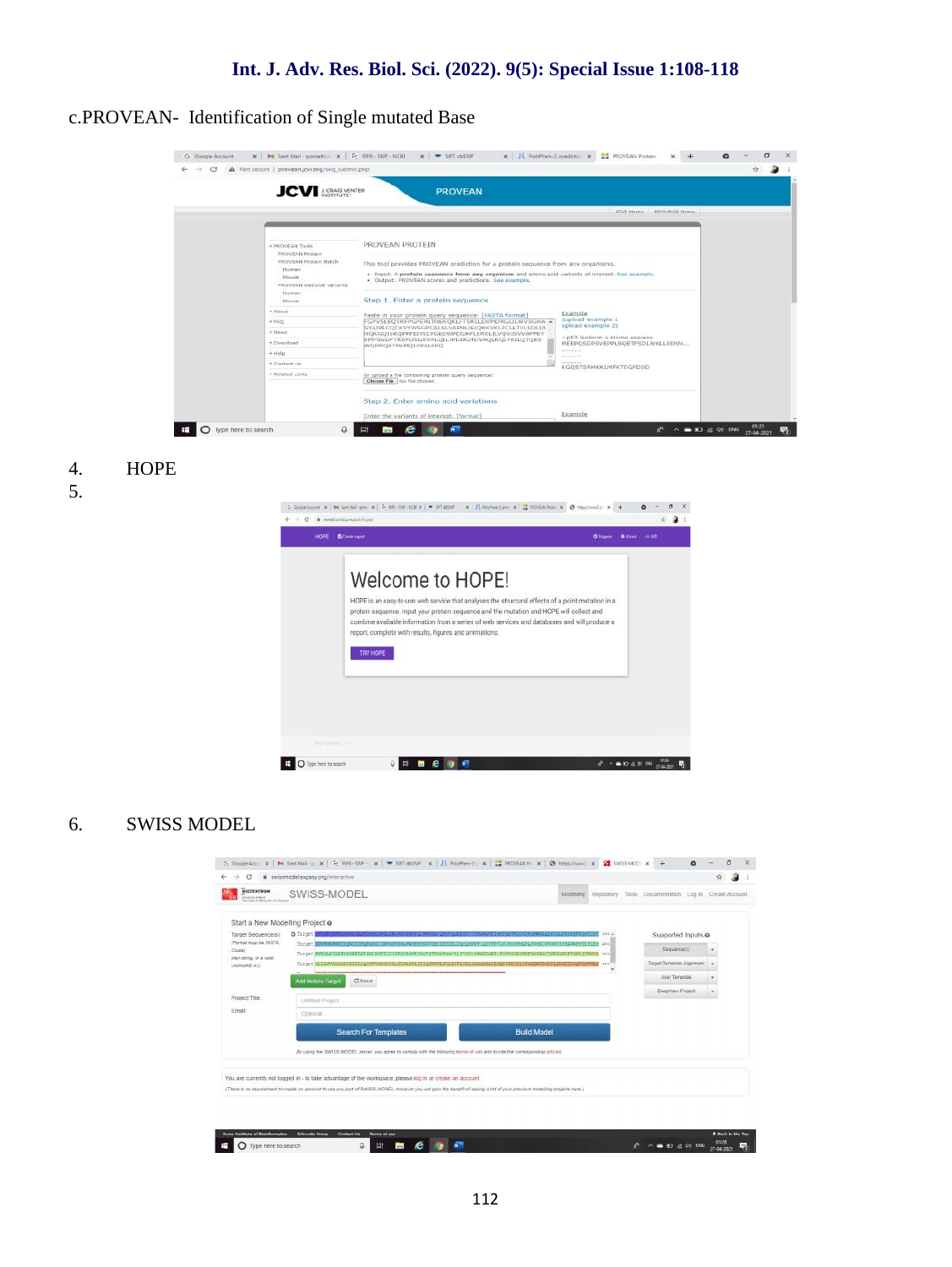#### **Results and Discussion**

**SNP** *irs id: rs28942093 rs28942094 rs28942095 rs121434224 rs121434225 rs121434226 rs121434227 rs121434228 rs121434229 rs121434230 rs121434231 rs200166664 rs387906967 rs387906968 rs397515434 rs587776569 rs769068305 rs886038202 rs886039388 rs886039389 rs886039390 rs886039391 rs886039570 rs886041484 rs1057520168 rs1057520569 rs1057520738 rs1060499555 rs1064797000 rs1553247595 rs1553247602 rs1553247774 rs1553248638 rs1553248641 rs1571979802 rs157198629*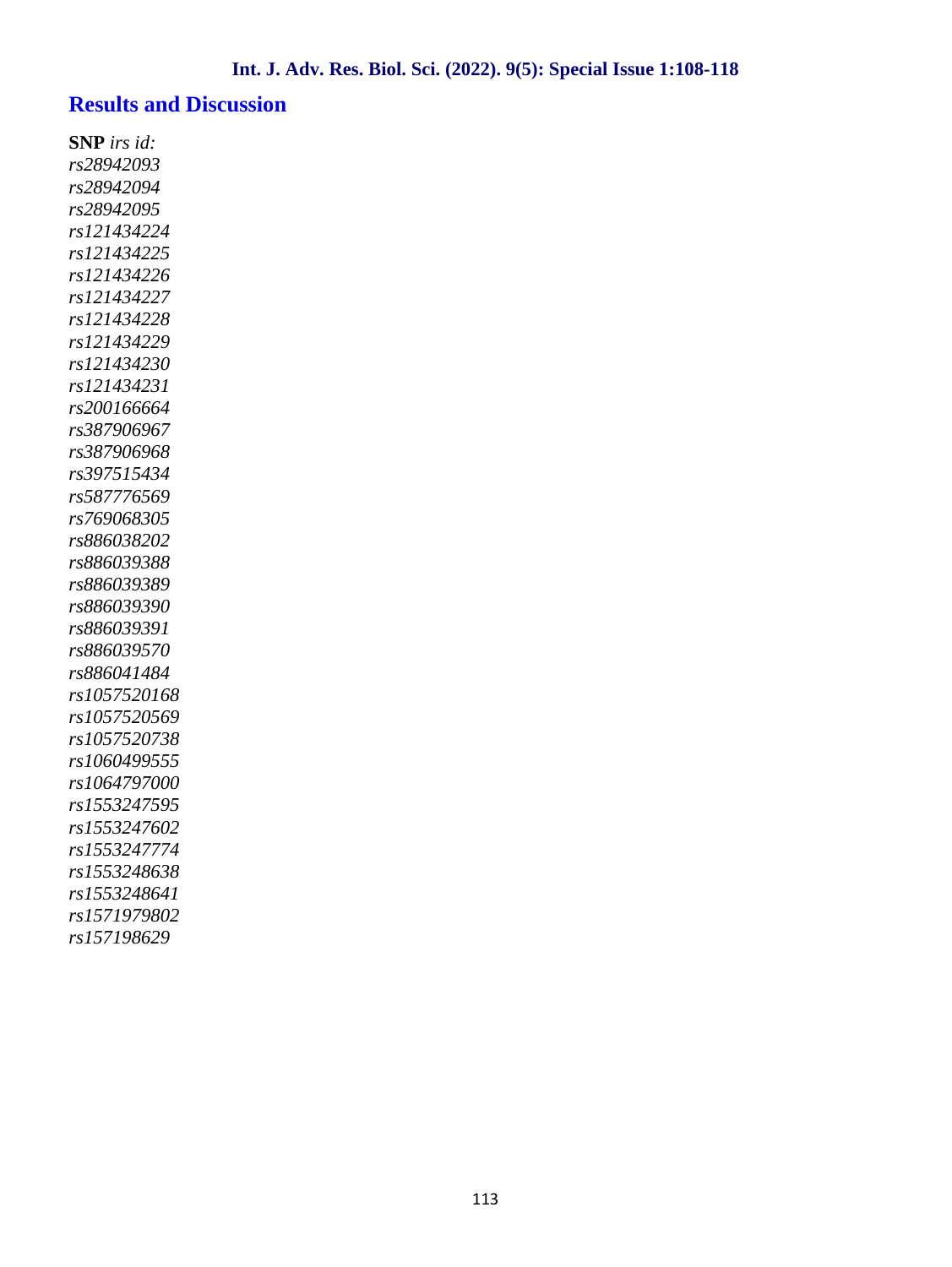## **Int. J. Adv. Res. Biol. Sci. (2022). 9(5): Special Issue 1:108-118**

*Sift result:*

| <b>SNP</b>        | <b>AMINO</b><br><b>ACID</b><br><b>CHANGE</b> | <b>GENE ID</b> | <b>TRANSCRIPT ID PROTEIN ID</b> |                                                       | <b>SIFT</b> | <b>SIFT</b><br><b>SCORE PREDICTION</b> |
|-------------------|----------------------------------------------|----------------|---------------------------------|-------------------------------------------------------|-------------|----------------------------------------|
| rs28942093        | A2V                                          |                |                                 | ENSG00000117595 ENST00000367021 ENSP00000355988 0.017 |             | <b>DELETERIOUS</b>                     |
| rs28942094        | R6C                                          |                |                                 | ENSG00000117595 ENST00000367021 ENSP00000355988 0     |             | <b>DELETERIOUS</b>                     |
| rs28942095        | <b>R305W</b>                                 |                |                                 | ENSG00000117595 ENST00000542854 ENSP00000440532 0     |             | <b>DELETERIOUS</b>                     |
| rs28942095        | <b>R400W</b>                                 |                |                                 | ENSG00000117595 ENST00000367021 ENSP00000355988 0.001 |             | <b>DELETERIOUS</b>                     |
| rs121434226 R84C  |                                              |                |                                 | ENSG00000117595 ENST00000367021 ENSP00000355988 0     |             | <b>DELETERIOUS</b>                     |
| rs121434227 R84L  |                                              |                |                                 | ENSG00000117595 ENST00000367021 ENSP00000355988 0     |             | <b>DELETERIOUS</b>                     |
| rs121434227 R84H  |                                              |                |                                 | ENSG00000117595 ENST00000367021 ENSP00000355988 0     |             | <b>DELETERIOUS</b>                     |
| rs121434229 R45Q  |                                              |                |                                 | ENSG00000117595 ENST00000367021 ENSP00000355988 0.01  |             | <b>DELETERIOUS</b>                     |
| rs121434230 P396S |                                              |                |                                 | ENSG00000117595 ENST00000367021 ENSP00000355988 0.037 |             | <b>DELETERIOUS</b>                     |
| rs121434230 P301S |                                              |                |                                 | ENSG00000117595 ENST00000542854 ENSP00000440532 0.045 |             | <b>DELETERIOUS</b>                     |
| rs121434231 R339I |                                              |                |                                 | ENSG00000117595 ENST00000367021 ENSP00000355988 0     |             | <b>DELETERIOUS</b>                     |
| rs121434231 R244I |                                              |                |                                 | ENSG00000117595 ENST00000542854 ENSP00000440532 0     |             | <b>DELETERIOUS</b>                     |
| rs200166664 R305P |                                              |                |                                 | ENSG00000117595 ENST00000542854 ENSP00000440532 0     |             | <b>DELETERIOUS</b>                     |
| rs200166664 R400P |                                              |                |                                 | ENSG00000117595 ENST00000367021 ENSP00000355988 0.003 |             | <b>DELETERIOUS</b>                     |
| rs387906968 S329L |                                              |                |                                 | ENSG00000117595 ENST00000542854 ENSP00000440532 0     |             | <b>DELETERIOUS</b>                     |
| rs387906968 S424L |                                              |                |                                 | ENSG00000117595 ENST00000367021 ENSP00000355988 0.004 |             | <b>DELETERIOUS</b>                     |
|                   |                                              |                |                                 |                                                       |             |                                        |

# *Polyphen2 result:*

| <b>RS</b> id | Amino acid change | probability        | <b>Score</b> |
|--------------|-------------------|--------------------|--------------|
| rs28942093   | A2V               | Possibly damaging  | 1.00         |
| rs28942094   | R <sub>6</sub> C  | Possibly damanging | 1.00         |
| rs28942095   | <b>R400W</b>      | Probably damaging  | 0.99         |
| rs121434226  | <b>R84C</b>       | Probably damaging  | 0.99         |
| rs121434227  | R <sub>84</sub> L | Possibly damaging  | 1.00         |
| rs121434227  | <b>R84H</b>       | Probably damaging  | 0.99         |
| rs121434229  | <b>R450</b>       | Possibly damaging  | 1.00         |
| rs121434230  | P396S             | Probably damaging  | 0.99         |
| rs121434231  | R339I             | Probably damaging  | 0.99         |
| rs200166664  | <b>R400P</b>      | Probably damaging  | 0.99         |
| rs387906968  | S424L             | Possibly damaging  | 1.00         |

Sensitivity-0.14 Specificity-0.99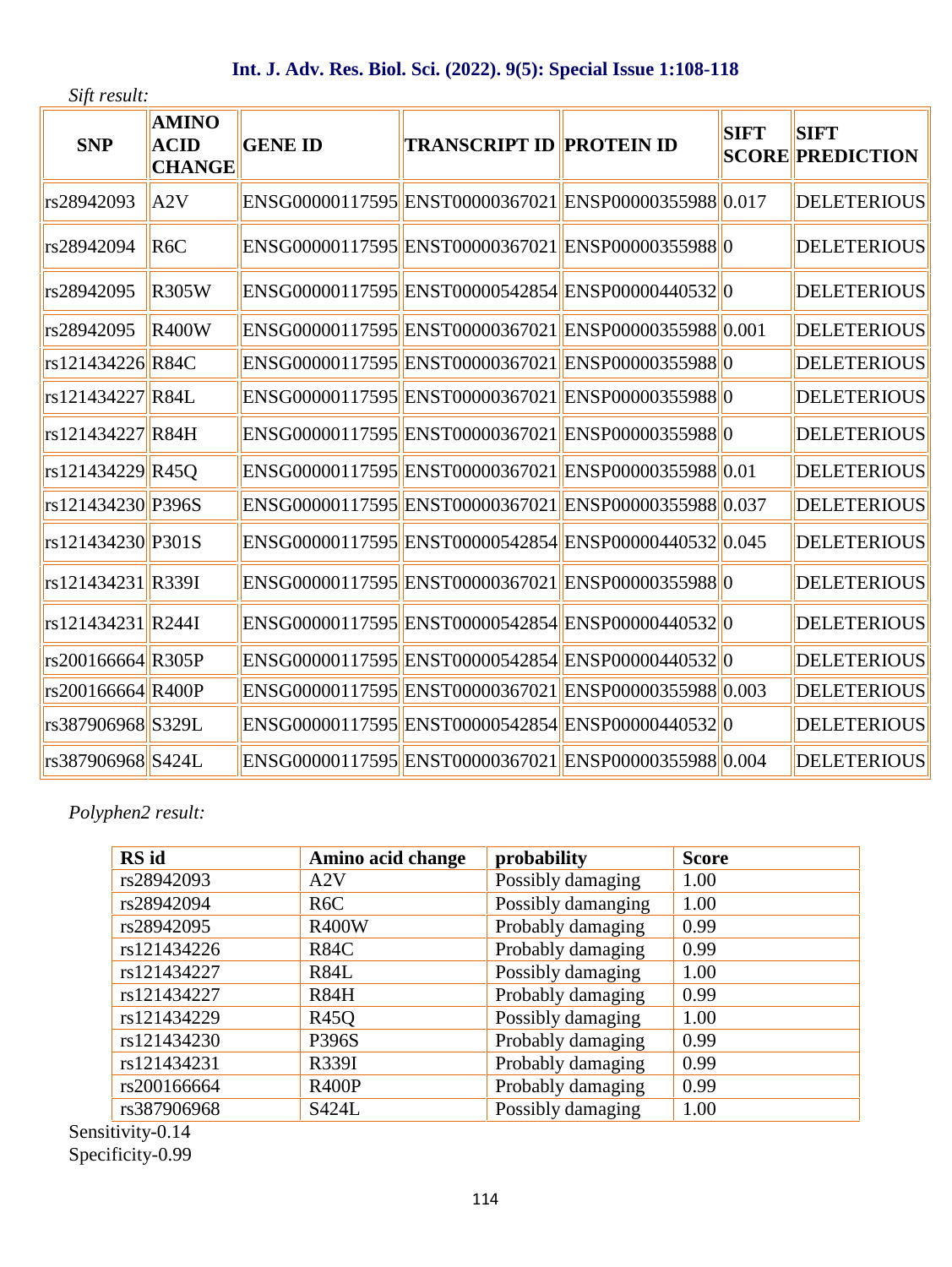# **Int. J. Adv. Res. Biol. Sci. (2022). 9(5): Special Issue 1:108-118**

#### *Provean result:*

| Variant          | Provean score | Prediction (cutoff= $-2.5$ ) |
|------------------|---------------|------------------------------|
| A2V              | $-2.076$      | Neutral                      |
| R <sub>6</sub> C | $-3.559$      | Deleterious                  |
| <b>R400W</b>     | $-6.388$      | Deleterious                  |
| <b>R84C</b>      | $-7.156$      | Deleterious                  |
| <b>R84L</b>      | $-6.229$      | Deleterious                  |
| <b>R84H</b>      | $-4.339$      | Deleterious                  |
| <b>R45Q</b>      | $-2.061$      | Neutral                      |
| <b>P396S</b>     | $-6.211$      | Deleterious                  |
| R339I            | $-7.329$      | Deleterious                  |
| <b>R400P</b>     | $-5.513$      | Deleterious                  |
| S424L            | $-3.505$      | Deleterious                  |

#### *HOPE RESULT:*

| $\mathop{\rm Rs}\nolimits$ ID | Amino<br>acid<br>change | Images                                                                                       | Function impact |
|-------------------------------|-------------------------|----------------------------------------------------------------------------------------------|-----------------|
| rs28942093                    | A2V                     | ЮH<br>Mutates into<br>ЮH<br>$H_2N$<br>$H_2N$                                                 | Highly          |
| rs28942093                    | R <sub>6</sub> C        | NH<br>$H_2N-$<br>.SH<br>OH<br><b>OH</b><br>Mutates into<br>$H_2N'$<br>$H_2N$                 | High            |
| rs28942093                    | <b>R400W</b>            | $\mathbb{R}^{\mathsf{NH}}$<br>$H_2N$<br>NН<br>Mutates into<br>$H_2N$<br><b>OH</b><br>$H_2N$  | Medium          |
| rs121434226                   | <b>R84C</b>             | SH<br>$\mathbb{R}^{N}$ H<br>$H_2N-$<br>Mutates into<br><b>JOH</b><br>$H_2N'$<br>ЮH<br>$H_2N$ | High            |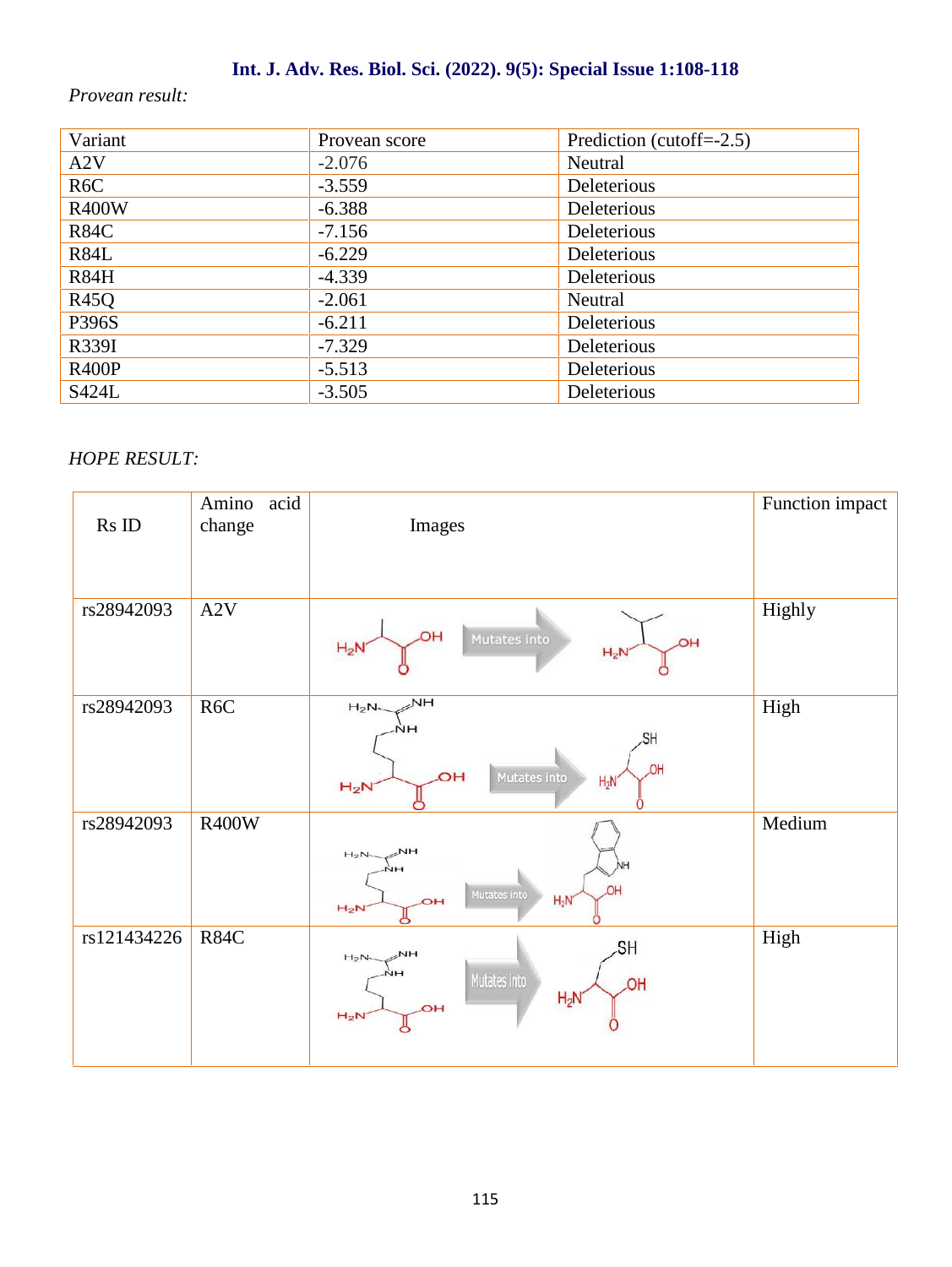| rs121434227 | R84L         | $\mathbb{R}^{\mathsf{NH}}$<br>$H_2N$<br>Mutates into<br>OH<br>$H_2N$                 | $_{\rm Low}$ |
|-------------|--------------|--------------------------------------------------------------------------------------|--------------|
| rs121434227 | R84H         | $\mathbb{R}^{\mathsf{NH}}$<br>$H_2N$<br>Mutates into<br>OH<br>OН<br>$H_2N$<br>$H_2N$ | Low          |
| rs121434229 | <b>R45Q</b>  | NH<br>$H_2N-$<br>ЮH<br>Mutates into<br><b>OH</b><br>$H_2N$<br>$H_2N$                 | Medium       |
| rs121434230 | P396S        | OH.<br><b>HQ</b><br>OH<br>Mutates into<br>$H_2N$                                     | High         |
| rs121434231 | R339I        | <b>NH</b><br>$H_2N$<br>Mutates into<br>ЮH<br>OН<br>$H_2N$<br>$H_2N$                  | Medium       |
| rs200166664 | <b>R400P</b> | $H_2N \sim NH$<br>ŅΗ<br>ЮH<br>Mutates into<br><b>HO</b><br>Η<br>$H_2N$               | High         |
| rs387906968 | S424L        | OH<br><b>JOH</b><br><b>JOH</b><br>Mutates into<br>$H_2N$<br>$H_2N$                   | Low          |

**Int. J. Adv. Res. Biol. Sci. (2022). 9(5): Special Issue 1:108-118**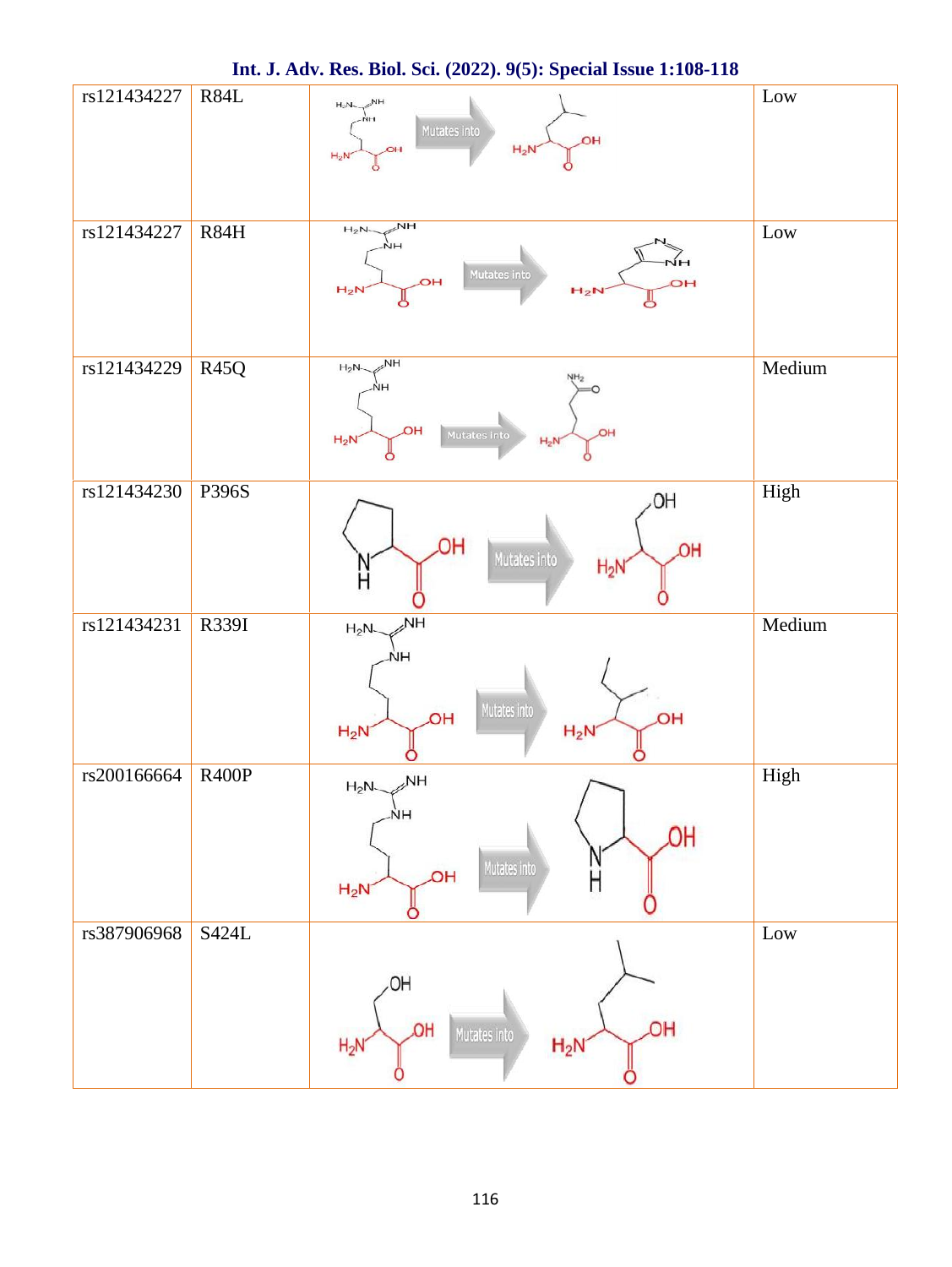#### *String result:*



number of nodes:11 number of edges:37 average node degree:6.73 avg. local clustering coefficient:0.833 expected number of edges:12 PPI enrichment p-value:3.07e-09

#### *Swiss model result:*



Normal pdb structure mutant pdb structure

# **Conclusion**

In this study I analyzed snp and predicted the mutant structure of gene (IRF6) and the postion where it get mutated by using above tools. In<br>future if anyone predict about cleft palate spp. 3. future if anyone predict about cleft palate snp analysis this may useful.

### **References**

1. Shi B, Deng D, Wang H. An experimental study of the growth pattern and mechanisms of surgically induced cleft palate and palatoplasty on maxillary growth in dogs. *West China J. Stomatol.* 1997;**15**:151–155.



- 2. Sarnat BG. Palatal and facial growth in macaca rhesus monkeys with surgically produced palatal clefts. *Plast. Reconstr. Surg.* 1958;**22**:29–41. doi: 10.1097/00006534-195807000-00003
- Weinzweig J, et al. The fetal cleft palate: I. Characterization of a congxenital model. *Plast. Reconstr. Surg.* 1999;**103**:419–428. doi: 10.1097/00006534-199902000-00009
- 4. Martinez SE, et al. A new technique for feeding dogs with a congenital cleft palate for surgical research. *Lab. Anim.* 2011;**45**:70–80. doi: 10.1258/la.2010.010044